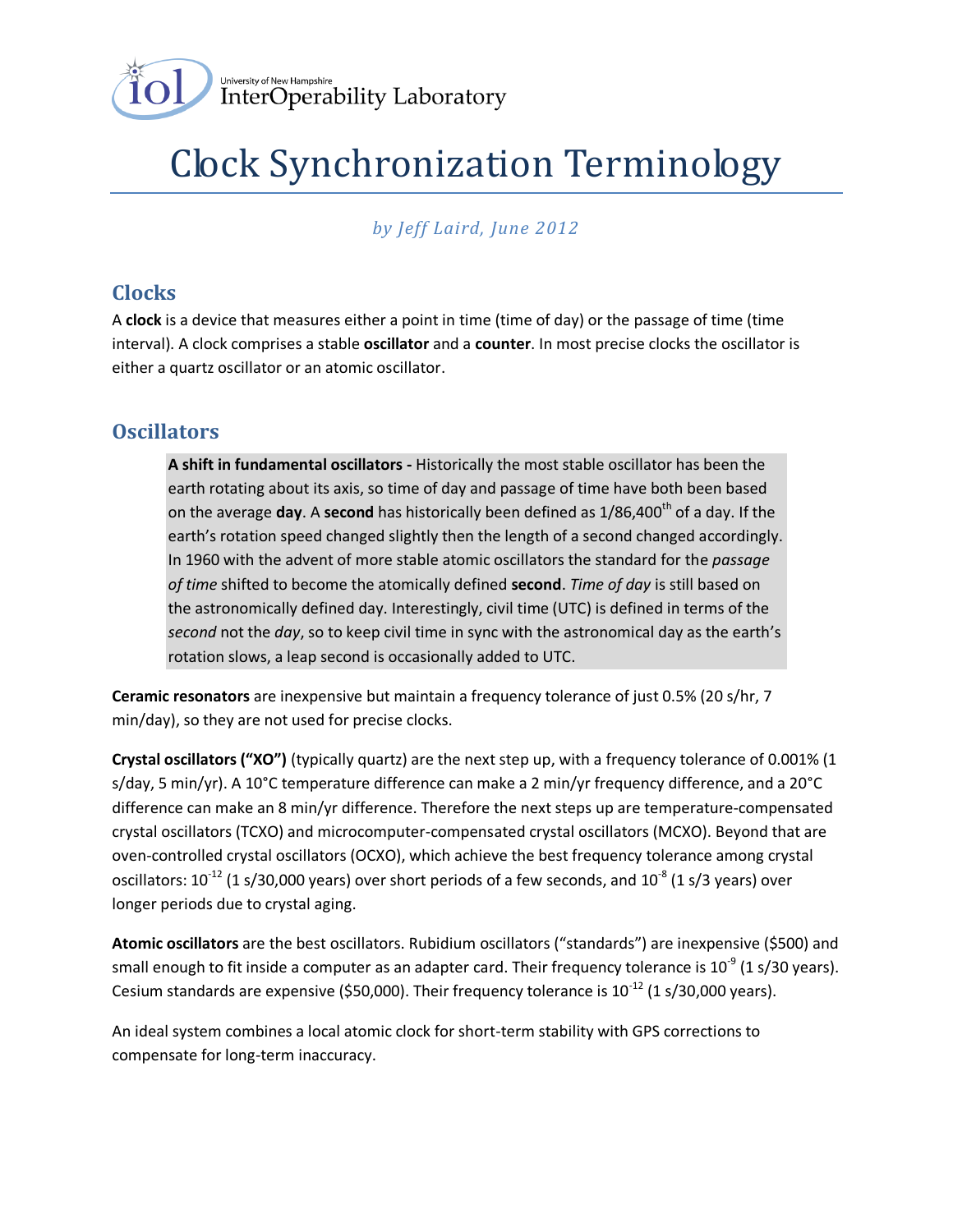

Clock Synchronization Terminology

# **Clock Synchronization**

**Clock synchronization** is a general term that includes

- o **frequency synchronization**, a.k.a. **syntonization** getting clocks running at the same rate
- o **phase synchronization** getting syntonized clocks in phase—"clapping in unison" so to speak
- o **time synchronization** getting clocks to agree on the time of day

Some clock synchronization applications require only *frequency synchronization*, for example circuitbased communication like telephone time-division multiplexing and synchronous Ethernet. Other clock synchronization applications require or are better suited for *time synchronization*. Packet-based communication channels, lacking a continuous frequency source, must use time synchronization even if the application needs only frequency synchronization. An interesting difference between circuit-based and packet-based synchronization is that traffic load affects the latter but not the former.

At its simplest, PTP is concerned with time synchronization between just two reliable clocks communicating only with each other over a reliable link. There is no aid from a third party such as a signaling clock equidistant from the two nodes.

**Other clock synchronization research -** Much clock synchronization research involves multiple unreliable clocks in a fully connected network, but that is not relevant to the simpler PTP clock synchronization problem. In PTP, network-wide synchronization is achieved by establishing a master-slave hierarchy among the nodes so that each slave is involved in exactly one two-node synchronization process.

#### **Network Delay**

Syntonization can be achieved with *one-way communication* and no knowledge of network delay (assuming the network nodes are not moving). Phase synchronization and time synchronization, however, require knowledge of **one-way network delay**. Measuring one-way network delay without the aid of a third party requires *two-way communication*. If there is no delay asymmetry then the nodes can ascertain the one-way delay in each direction by measuring the round-trip delay and dividing by two. For this reason a key factor in these two types of clock synchronization is **network delay asymmetry**. Unknown asymmetry introduces a lower bound to clock synchronization. Perfect symmetry (or known asymmetry) allows arbitrarily precise synchronization, regardless of the delay.

CAT5 cable asymmetry is 25-50 ns per 100 m [\(nist.gov/el/isd/ieee/upload/tutorial](nist.gov/el/isd/ieee/upload/tutorial-basic.pdf)[basic.pdf](nist.gov/el/isd/ieee/upload/tutorial-basic.pdf) p 76).

Unfortunately, there is no way to detect delay asymmetry without either involving a third party or first achieving time synchronization. Therefore, throughout clock synchronization research, network delay asymmetry appears as the primary uncertainty value that imposes a lower bound on the tightness of clock synchronization. With one-way delay uncertainty  $\varepsilon$  two clocks cannot be guaranteed to be synchronized any closer than  $\varepsilon$ .